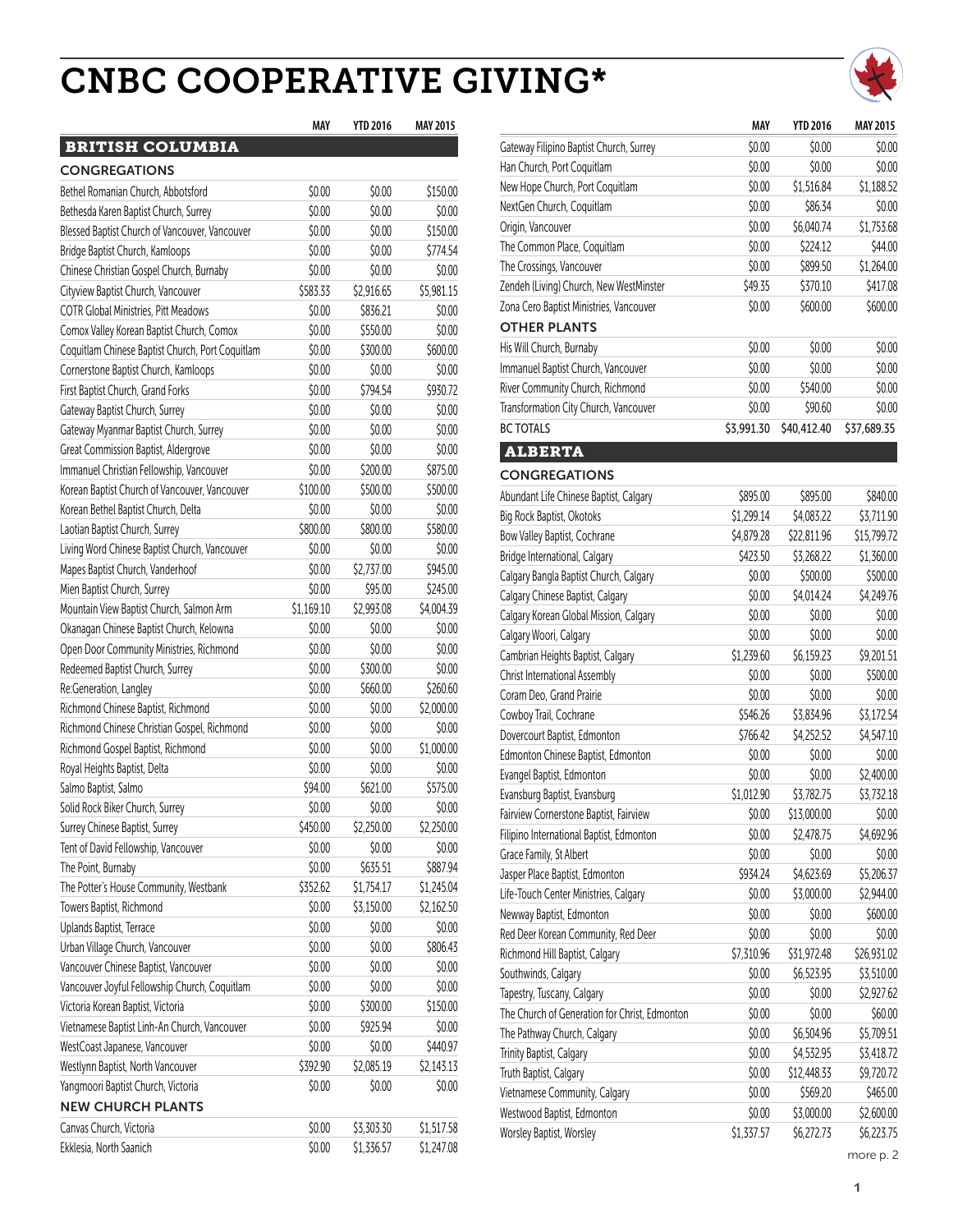# CNBC COOPERATIVE GIVING\* *cnbc*

|                                                   | MAY        | <b>YTD 2016</b>          | <b>MAY 2015</b> |
|---------------------------------------------------|------------|--------------------------|-----------------|
| <b>NEW CHURCH PLANTS</b>                          |            |                          |                 |
| Central Community Church, Edmonton                | \$0.00     | \$0.00                   | \$464.56        |
| Genesis Church, Airdrie                           | \$0.00     | \$0.00                   | \$0.00          |
| Life Renewal Chinese Baptist, Edmonton            | \$141.90   | \$917.94                 | \$551.70        |
| Missional Life Church, Edmonton                   | \$0.00     | \$0.00                   | \$0.00          |
| Mosaic Church, Lloydminster                       | \$350.00   | \$1,050.00               | \$2,000.00      |
| Nepalese Baptist Church of Lethbridge, Lethbridge | \$0.00     | \$0.00                   | \$0.00          |
| Noel, Cochrane                                    | \$0.00     | \$0.00                   | \$0.00          |
| Springbank Chinese Baptist Church, Calgary        | \$394.00   | \$2,540.92               | \$2,372.50      |
| The Open Door Community Church, Sherwood Park     | \$0.00     | \$0.00                   | \$2,273.88      |
| West Edmonton Fellowship, Edmonton                | \$124.00   | \$374.00                 | \$0.00          |
| <b>OTHER PLANTS</b>                               |            |                          |                 |
| Christ In You Baptist Church, Edmonton            | \$0.00     | \$50.42                  | \$0.00          |
| Church in the Valley, Edmonton                    | \$0.00     | \$0.00                   | \$0.00          |
| True Love Arabic Church, Calgary                  | \$0.00     | \$93.48                  | \$0.00          |
| <b>AB TOTALS</b>                                  |            | \$21,654.77 \$153,555.90 | \$132,687.02    |
|                                                   |            |                          |                 |
| <b>SASKATCHEWAN</b>                               |            |                          |                 |
| <b>CONGREGATIONS</b>                              |            |                          |                 |
| Allan Baptist, Allan                              | \$0.00     | \$0.00                   | \$0.00          |
| Bethal Christian Fellowship, Prince Albert        | \$400.00   | \$1,100.00               | \$400.00        |
| Calvary Baptist, Moose Jaw                        | \$0.00     | \$718.08                 | \$684.94        |
| Cochin Baptist, Cochin                            | \$0.00     | \$0.00                   | \$0.00          |
| Community Baptist, North Battleford               | \$0.00     | \$0.00                   | \$1,083.67      |
| Discovery Baptist, Regina                         | \$0.00     | \$1,794.86               | \$2,493.75      |
| <b>Emmanuel Baptist, Melfort</b>                  | \$1,666.66 | \$4,999.98               | \$4,320.48      |
| Faith Baptist, Saskatoon                          | \$443.66   | \$3,407.56               | \$2,897.22      |
| Hi-Way Harvest Fellowship, Smeaton                | \$0.00     | \$0.00                   |                 |
| Muskoday Baptist, Muskoday                        | \$0.00     | \$120.00                 | \$135.00        |
| Scarborough Baptist, Prince Albert                | \$0.00     | \$1,500.00               | \$1,750.00      |
| Watrous Baptist, Watrous                          | \$0.00     | \$1,000.00               | \$1,000.00      |
| Woori Baptist, Regina                             | \$663.94   | \$1,059.94               | \$1,132.35      |
| <b>NEW CHURCH PLANTS</b>                          |            |                          |                 |
| Battleford's Cowboy Church, Prince Albert         | \$0.00     | \$0.00                   | \$400.00        |
| Gronlid Community Church, Gronlid                 | \$0.00     | \$0.00                   | \$0.00          |
| The Gathering, Prince Albert                      | \$0.00     | \$0.00                   | \$0.00          |
| <b>SK TOTALS</b>                                  | \$3,174.26 | \$15,700.42              | \$16,297.41     |
| <b>MANITOBA</b>                                   |            |                          |                 |
| <b>CONGREGATIONS</b>                              |            |                          |                 |
| Garden Park, Winnipeg                             | \$1,958.24 | \$5,921.34               | \$3,603.14      |
| Joy Fountain Church, Winnipeg                     | \$0.00     | \$1,369.49               | \$0.00          |
| New Life Sanctuary, Winnipeg                      | \$0.00     | \$150.00                 | \$500.00        |
| SALT Community of Believers, Anola                | \$0.00     | \$0.00                   | \$0.00          |
| St. Adolphe Bible Fellowship, St. Adolphe         | \$0.00     | \$0.00                   | \$0.00          |
| Tabor Baptist Church, Winnipeg                    | \$0.00     | \$0.00                   | \$603.00        |
| Vision Korean Baptist Church, Winnipeg            | \$0.00     | \$0.00                   | \$0.00          |
| <b>NEW CHURCH PLANTS</b>                          |            |                          |                 |
| The Light Worship Community, Winnipeg             | \$0.00     | \$101.50                 | \$0.00          |
| Renaissance Church, Winnipeg                      | \$0.00     | \$0.00                   | \$0.00          |
| <b>MB TOTALS</b>                                  | \$1,958.24 | \$7,542.33               | \$4,706.14      |

**2**

| MAY  | <b>YTD 2016</b>   | <b>MAY 2015</b> |                                                            | <b>MAY</b> | <b>YTD 2016</b> | <b>MAY 2015</b> |
|------|-------------------|-----------------|------------------------------------------------------------|------------|-----------------|-----------------|
|      |                   |                 | <b>ONTARIO</b>                                             |            |                 |                 |
| 0.00 | \$0.00            | \$464.56        | <b>CONGREGATIONS</b>                                       |            |                 |                 |
| 0.00 | \$0.00            | \$0.00          | All Nations Church, Sudbury                                | \$0.00     | \$1,350.00      | \$0.00          |
| 1.90 | \$917.94          | \$551.70        | Bantry Gospel Seed, Richmond Hill                          | \$120.00   | \$700.00        | \$640.00        |
| 0.00 | \$0.00            | \$0.00          | Baptist International Worship Centre, Brampton             | \$400.00   | \$400.00        | \$200.00        |
| 0.00 | \$1,050.00        | \$2,000.00      | Beacon Baptist Church, Victoria Harbour                    | \$0.00     | \$200.00        | \$0.00          |
| 0.00 | \$0.00            | \$0.00          | Bethel Romanian Baptist Church, Kitchener                  | \$0.00     | \$0.00          | \$0.00          |
| 0.00 | \$0.00            | \$0.00          | Bible Centered Fellowship of Toronto, Toronto              | \$0.00     | \$0.00          | \$0.00          |
| 4.00 | \$2,540.92        | \$2,372.50      | Celebration! Church Ottawa, Gloucester                     | \$0.00     | \$6,431.18      | \$2,116.28      |
| 0.00 | \$0.00            | \$2,273.88      | Dixie Baptist Church, Mississauga                          | \$0.00     | \$0.00          | \$0.00          |
| 4.00 | \$374.00          | \$0.00          | Église Baptiste de la Saintete, Scarborough                | \$0.00     | \$0.00          | \$100.00        |
|      |                   |                 | Église Baptiste Haitienne Salem, Hamilton                  | \$0.00     | \$516.63        | \$588.24        |
| 0.00 | \$50.42           | \$0.00          | Église Evangelique Baptiste Eben Ezer, Ottawa              | \$0.00     | \$0.00          | \$0.00          |
| 0.00 | \$0.00            | \$0.00          | Emmanuel Baptist Church, Etobicoke                         | \$0.00     | \$1,200.00      | \$1,400.00      |
| 0.00 | \$93.48           | \$0.00          | Good News Baptist Church, North York                       | \$0.00     | \$0.00          | \$0.00          |
|      | 4.77 \$153,555.90 | \$132,687.02    | Grace Baptist Church (Mississauga), Mississauga            | \$0.00     | \$0.00          | \$0.00          |
|      |                   |                 | Greek Gospel Church of Toronto, East York                  | \$0.00     | \$0.00          | \$0.00          |
|      |                   |                 | Iglesia Bautista Betel, Scarborough                        | \$0.00     | \$0.00          | \$0.00          |
|      |                   |                 | Mississauga Southern Chinese Baptist Church, Mississauga   | \$0.00     | \$0.00          | \$0.00          |
| 0.00 | \$0.00            | \$0.00          | Oakville Christian Fellowship, Oakville                    | \$0.00     | \$0.00          | \$737.62        |
| 0.00 | \$1,100.00        | \$400.00        | Polish Christian Church, Mississauga                       | \$0.00     | \$0.00          | \$0.00          |
| 0.00 | \$718.08          | \$684.94        | Sequoia Community Church, Nepean                           | \$4,200.00 | \$20,711.00     | \$21,200.00     |
| 0.00 | \$0.00            | \$0.00          | The Journey Church, Mississauga                            | \$883.48   | \$1,767.77      | \$1,637.02      |
| 0.00 | \$0.00            | \$1,083.67      | The Sanctuary, Kerr Village                                | \$479.00   | \$1,750.00      | \$1,608.00      |
| 0.00 | \$1,794.86        | \$2,493.75      | The Sanctuary, Oakville                                    | \$1,886.00 | \$12,769.00     | \$12,221.00     |
| 6.66 | \$4,999.98        | \$4,320.48      | The Sanctuary, Milton                                      | \$0.00     | \$819.86        | \$0.00          |
| 3.66 | \$3,407.56        | \$2,897.22      | The Vine Church, Mississauga                               | \$47.05    | \$225.60        | \$241.60        |
| 0.00 | \$0.00            |                 | <b>NEW CHURCH PLANTS</b>                                   |            |                 |                 |
| 0.00 | \$120.00          | \$135.00        | Agape Global Community Fellowship, North York              | \$100.00   | \$500.00        | \$0.00          |
| 0.00 | \$1,500.00        | \$1,750.00      | All Nations Southern Baptist Church of Toronto, North York | \$0.00     | \$0.00          | \$0.00          |
| 0.00 | \$1,000.00        | \$1,000.00      | Ekklesia, Toronto                                          | \$55.21    | \$95.21         | \$130.20        |
| 5.94 | \$1,059.94        | \$1,132.35      | Fellowship Church GTA, Mississauga                         | \$0.00     | \$1,116.00      | \$2,681.65      |
|      |                   |                 | Fellowship Pickering, Pickering                            | \$0.00     | \$1,719.00      | \$2,253.70      |
| 0.00 | \$0.00            | \$400.00        | Grassy Narrows First Nations, Grassy Narrows               | \$0.00     | \$0.00          | \$0.00          |
| 0.00 | \$0.00            | \$0.00          | Hamilton Ark Church, Hamilton                              | \$0.00     | \$0.00          | \$0.00          |
| 0.00 | \$0.00            | \$0.00          | Hamilton Bikers' Church, Hamilton                          | \$0.00     | \$0.00          | \$81.00         |
| 4.26 | \$15,700.42       | \$16,297.41     |                                                            | \$0.00     | \$0.00          |                 |
|      |                   |                 | Hamilton Fellowships, Hamilton                             |            |                 | \$0.00          |
|      |                   |                 | Harvest Community Church, Carleton Place                   | \$178.31   | \$989.45        | \$0.00          |
|      |                   |                 | Heaven Sent Community Fellowship, Mississauga              | \$0.00     | \$753.69        | \$0.00          |
| 8.24 | \$5,921.34        | \$3,603.14      | Life Eternal Asian Fellowship Canada, Brampton             | \$0.00     | \$0.00          | \$0.00          |
| 0.00 | \$1,369.49        | \$0.00          | Ohr L'Goyim Messianic Congregation, Maple                  | \$0.00     | \$200.00        | \$0.00          |
| 0.00 | \$150.00          | \$500.00        | Ottawa Good News Community Church, Ottawa                  | \$170.50   | \$2,265.45      | \$1,206.50      |
| 0.00 | \$0.00            | \$0.00          | Pathway Church Kanata, Richmond                            | \$1,113.32 | \$2,193.75      | \$2,567.68      |
| 0.00 | \$0.00            | \$0.00          | Refuel Church, East York                                   | \$0.00     | \$0.00          | \$190.00        |
| 0.00 | \$0.00            | \$603.00        | Rendezvous - Midtown, Toronto                              | \$0.00     | \$65.12         | \$82.70         |
| 0.00 | \$0.00            | \$0.00          | SouthShore Bible Church, Barrie                            | \$0.00     | \$1,500.00      | \$2,000.00      |
|      |                   |                 | Starting Point Church, Oakville                            | \$0.00     | \$3,370.00      | \$467.00        |
| 0.00 | \$101.50          | \$0.00          | Thames Christian Fellowship, Chatham                       | \$937.00   | \$4,252.00      | \$0.00          |
| 0.00 | \$0.00            | \$0.00          | The Gathering-Windsor, Windsor **                          | \$150.00   | \$750.00        | \$400.00        |
| 8.24 | \$7,542.33        | \$4,706.14      | Trinity Life, Toronto                                      | \$738.24   | \$3,882.97      | \$3,659.70      |

Vietnamese Baptist Church Mississauga, Mississauga \$0.00 \$500.00 \$500.00